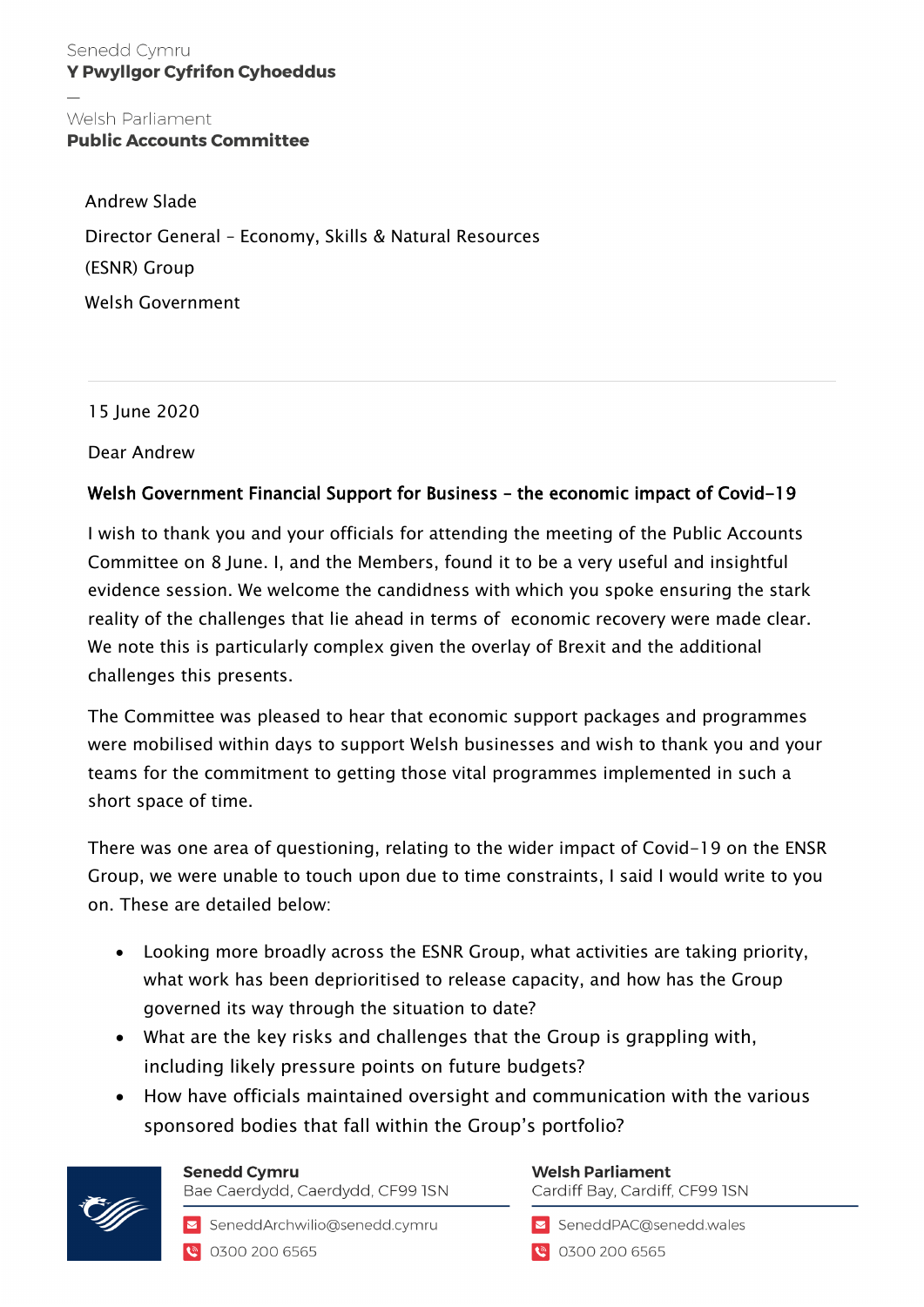• Are there any key lessons that you have already identified around doing business differently that you are looking to harness for the future?

During the evidence session, there were a number of areas that you and Duncan Hamer agreed to come back to the Committee on, which I have summarised below:

- What action the Welsh Government's Fraud Unit are undertaking to ensure the risk of fraud has been minimised;
- Provide the latest figures for the number of applications received and the approved funding for the various economic schemes;
- Confirm the difference in data contained in the letter from the Minister for Economy, Transport and North Wales letter and the Statistical Release of 1 June to Members of the Senedd;
- Confirm how many applications were received from businesses that had had no previous relationship with the Welsh Government;
- Confirm the number of applications and expenditure paid to businesses in the tourism sector; and
- Confirm the turnover thresholds that will apply to Phase 2 of the Economic Resilience Fund.

Finally, during the Members consideration of the evidence received, a number of issues came to light which I said I would share with you.

Members noted that some excellent channels of communications between the Welsh and UK Governments had been established, specifically with the Department for Business, Energy & Industrial Strategy (BEIS) but unfortunately not as good with other departments, in particular HMRC.

I would welcome clarification on the extent of the links the ESNR Group has established, which, should we ever face an emergency on this scale again, could mean you are better prepared? The Committee would hope that these communication channels you have established could have a shared purpose and be maintained after the immediate inference reduces.

Again, whilst being hugely appreciative of the work the ESNR Group has undertaken to support businesses during the emergency, Members remain concerned about the Climate Emergency and suggested that the Public Health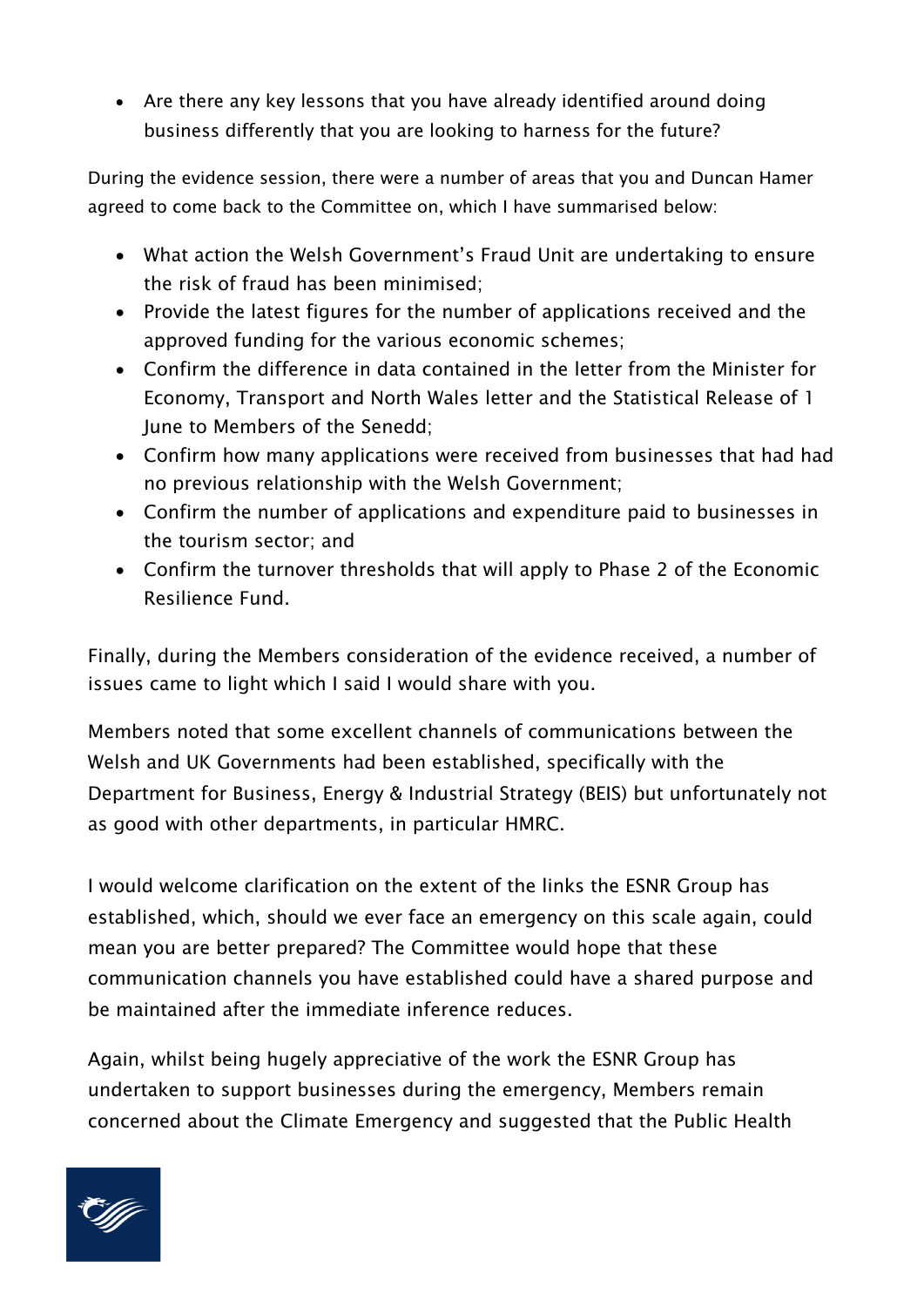Emergency is perhaps a time for airline companies reflect on how they can reduce their carbon emissions. We discussed whether, on a UK wide basis, fresh targets for emissions could be considered for when there is a return to the volume of flights we had become accustomed to, prior to lockdown. We also remain concerned about the future of Cardiff Airport and any subsequent loss of skilled jobs at the adjoining BA maintenance facility.

It was also felt that a move towards the manufacture of hydrogen fuelled cars could be pursued as Wales has the skills in the automotive industry to manufacture such vehicles from renewables.

The manufacture and distribution of PPE also needs to be looked at as, UK wide, we cannot rely on this vital equipment being sourced internationally. A clear strategy is required to enable those organisations who require PPE, in their day to day jobs, to be able to obtain it without issues.

The negotiations on the trade deals associated with the UK leaving the EU are still on-going, in the midst of the pandemic. Whilst a large majority of the Welsh Government's workforce have been diverted to deal with the pandemic, we must not forget that these vital negotiations are still being undertaken. We remained extremely concerned about the impact of these negotiations on trade and the consequences for Wales of being subject to the rules of the World Trade Organisation.

We are also conscious that your department has responsibility for Brexit in Wales and your referred to the same team being responsible for Brexit and the economic response to Covid-19. We are concerned about the pressure this has placed on staff and the impact on capacity and resilience within that team.

As we are in the final year of this administration prior to the Senedd elections scheduled for May 2021, due to all the pressures the Welsh Government is experiencing managing the pandemic, not all the Welsh Ministers are going to be able to deliver on the published programmes due to a combination of lack of resources – financial, workforce and time. Unfortunately some programmes/policy objectives will have to be adjusted or carried over for consideration by the next administration. On behalf of the Committee, I wish to reinforce the call for UK